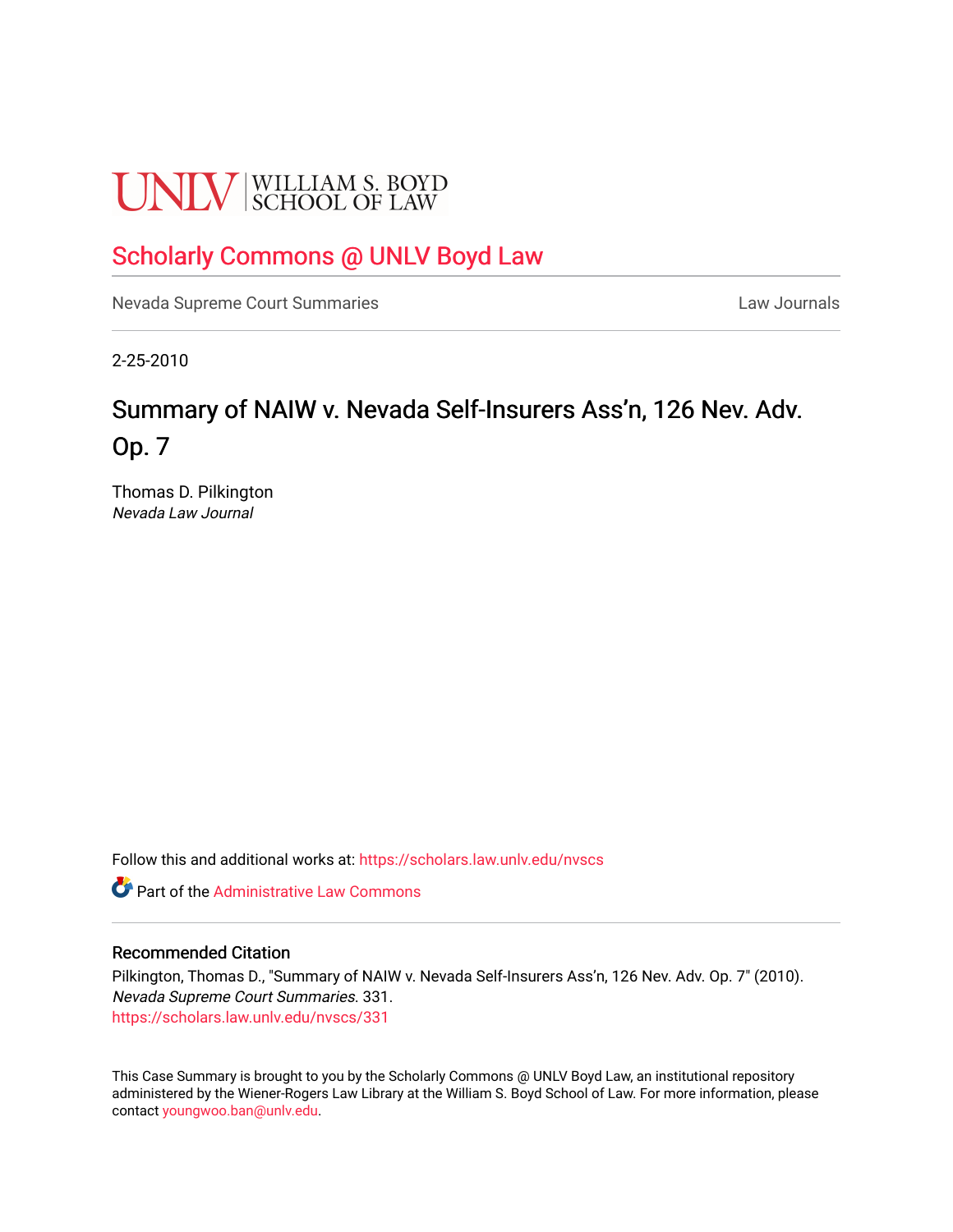## *NAIW v. Nevada Self-Insurers Ass'n***, 126 Nev. Adv. Op. 7 (Feb. 25, 2010)[1](#page-1-0)**

### **ADMINISTRATIVE LAW – WORKERS' COMPENSATION**

#### **Summary**

Appeal considering whether a workers' compensation regulation [NAC 616C.476], which implicitly permits physicians and chiropractors to consider a person's ability to perform activities of daily living when making a disability impairment rating for spinal injuries, contradicts the statutory provisions [NRS 616C.110(1): 616C.490(5)] for determining the percentage of an employee's disability resulting from work-related spinal injury.

#### **Disposition/Outcome**

Nevada's statutory scheme indicates the Legislature's intent that activities of daily living should be taken into consideration when evaluating work-related spinal injuries; thus, NAC 616C.476 does not violate NRS 616C.110(2)(c) or NRS 616C.490(5).

#### **Factual and Procedural History**

Nevada Self-Insurers Association (Association) filed a complaint for declaratory relief in district court against the State of Nevada Department of Business and Industry, Division of Industrial Relations (DIR). The Association maintained that Nevada law prohibits physicians from considering a person's ability to perform daily activities when making a disability impairment rating for spinal injuries, and that DIR regulation, NAC 616C476, which permits such considerations, violates Nevada law. The district court granted the relief; DIR and the Nevada Attorney for Injured Workers (NAIW) appealed.

#### American Medical Association Guides to the Evaluation of Permanent Impairment (AMA *Guides*) [2](#page-1-1)

NRS 616C.110(1) requires that DIR adopt the AMA *Guides* for use in all permanent partial disability examinations. The AMA *Guides* were originally published to establish a standardized, objective way to evaluate medical impairments.<sup>[3](#page-1-2)</sup> The AMA *Guides* set criteria that physicians and chiropractors can use to give an "impairment percentage" or "rating."<sup>[4](#page-1-3)</sup>

Impairment ratings reflect functional limitation, demonstrate severity of medical condition, and the "degree to which the impairment decreases an individual's ability to perform common activities of daily living."<sup>[5](#page-1-4)</sup> As opposed to work activities, activities of

 $1$  By Thomas D. Pilkington

<span id="page-1-1"></span><span id="page-1-0"></span><sup>2</sup> American Medical Association, *Guides to the Evaluation of Permanent Impairment* (Linda Cocchiarella & Gunnar B.J. Anderson eds., 5th ed. 2000) [hereinafter Cocchiarella & Anderson, AMA *Guides*].<sup>3</sup> *Id.* § 1.1, at 2.<br><sup>4</sup> *Id.* § 1.2, at 4. 5 *Id.* 

<span id="page-1-3"></span><span id="page-1-2"></span>

<span id="page-1-4"></span>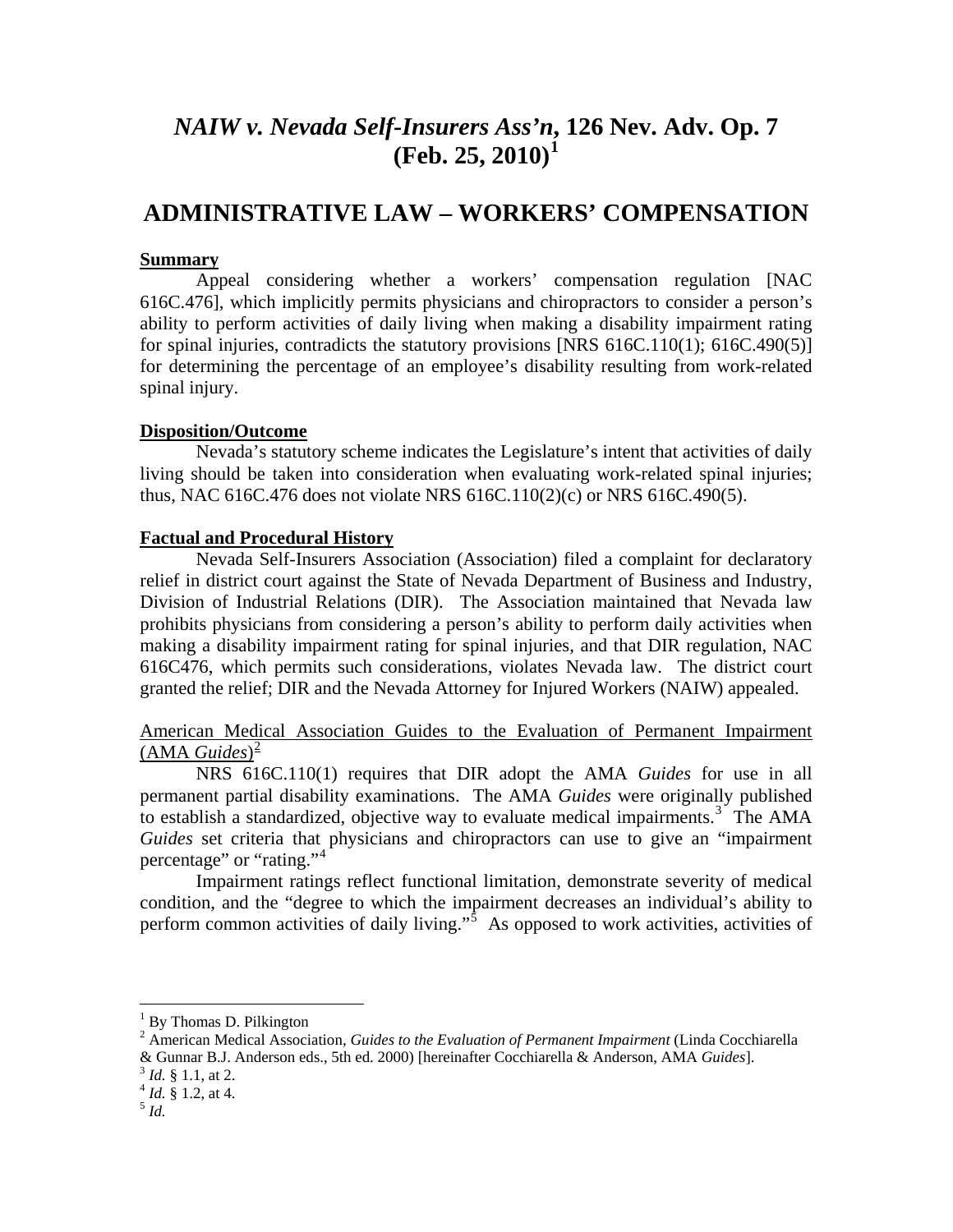daily living consist of everyday activities such as: self-care, personal hygiene, standing, walking, taste, smell, tactile feeling, sexual function, sleep, etc. $<sup>6</sup>$  $<sup>6</sup>$  $<sup>6</sup>$ </sup>

To evaluate the severity that a person's injury has on activities of daily living, physicians apply their medical knowledge about the patient's medical condition. [7](#page-2-1) The impairment rating is then considered by the insurance provider in conjunction with other factors such as: age, experience and education.<sup>[8](#page-2-2)</sup>

Distinguishable from earlier editions of the AMA *Guides*, the fifth edition allows an adjustment of up to three percent for treatment results and their impact on a person's ability to complete activities of daily living. $9\degree$  $9\degree$  To award the additional range of up to three percent, objective evidence must first establish a permanent physical impairment.<sup>[10](#page-2-4)</sup>

#### Nevada statutes and regulations concerning the fifth edition of the AMA Guides

In 2003, the Legislature mandated that DIR adopt regulations that incorporate the fifth edition of the AMA *Guides*.<sup>11</sup> The Legislature granted DIR authority to amend its regulations so long as the amendments were consistent with the AMA *Guides* and that the amendments did not consider any factors other than the degree of physical impairment of the whole man in calculating the entitlement to compensation.<sup>[12](#page-2-6)</sup>

Similarly, NRS 616C.490(5), governing permanent partial disability compensation, echoes NRS 616C.110(2)(c) and provides that unless adopted regulations provide otherwise, rating evaluations must include evaluations for loss of motion, sensation and strength, and that no factors other than the degree of physical impairment of the whole man may be considered in calculating the entitlement to compensation for a permanent partial disability.<sup>13</sup> DIR then enacted NAC 616C.002(1), adopting the fifth edition of the AMA *Guides*, which reiterated NRS 616C.110(2)(c)'s and NRS 616C.490(5)'s prohibition on considering anything other than physical impairment.

#### DIR proceedings

After DIR enacted NAC 616C.476, the Association filed a petition with DIR requesting an amendment to include a section providing that a rating physician must not consider activities of daily living in determining the percentage of disability for the spine. The Association argued that considering activities of daily living in determining percentage of disability would allow recovery for subjective complaints of pain, contradicting NRS 616C.110(2)(c) and 616C.490(5).

DIR conducted a public workshop, hearing testimony from certified rating physicians. The physicians gave varied opinions, including the opinion that an injury's impact on activities of daily living is subjective and often due to pain, that physical impairment influences activities of daily living, and that consideration of activities of daily living is only one of several tools utilized to make a determination of person's

<span id="page-2-0"></span> $\frac{6}{7}$  *Id.*<br><sup>7</sup> Cocchiarella & Anderson, AMA *Guides*, *supra* note 2, § 1.2 at 5.

<span id="page-2-4"></span>

<span id="page-2-3"></span><span id="page-2-2"></span><span id="page-2-1"></span><sup>&</sup>lt;sup>8</sup> See id. § 1.2, at 8; NEV. REV. STAT. 616C.490(2) (2003).<br><sup>9</sup> See Cocchiarella & Anderson, AMA *Guides*, *supra* note 2, §§ 4.02(E), 15.4, at 384.<br><sup>10</sup> Steven Babitsky & James J. Mangraviti, Jr., *Understanding the AMA* § 4.05(C) (4th ed. 2008) [hereinafter Babitsky & Mangraviti, *Understanding the AMA Guides*].<br><sup>11</sup> See NEV. STAT., ch. 305, §7, at 1671 (2003).<br><sup>12</sup> Id.; NEV. REV. STAT. 616C.110(2) (2003).<br><sup>13</sup> NEV. REV. STAT. 616C.490(5

<span id="page-2-6"></span><span id="page-2-5"></span>

<span id="page-2-7"></span>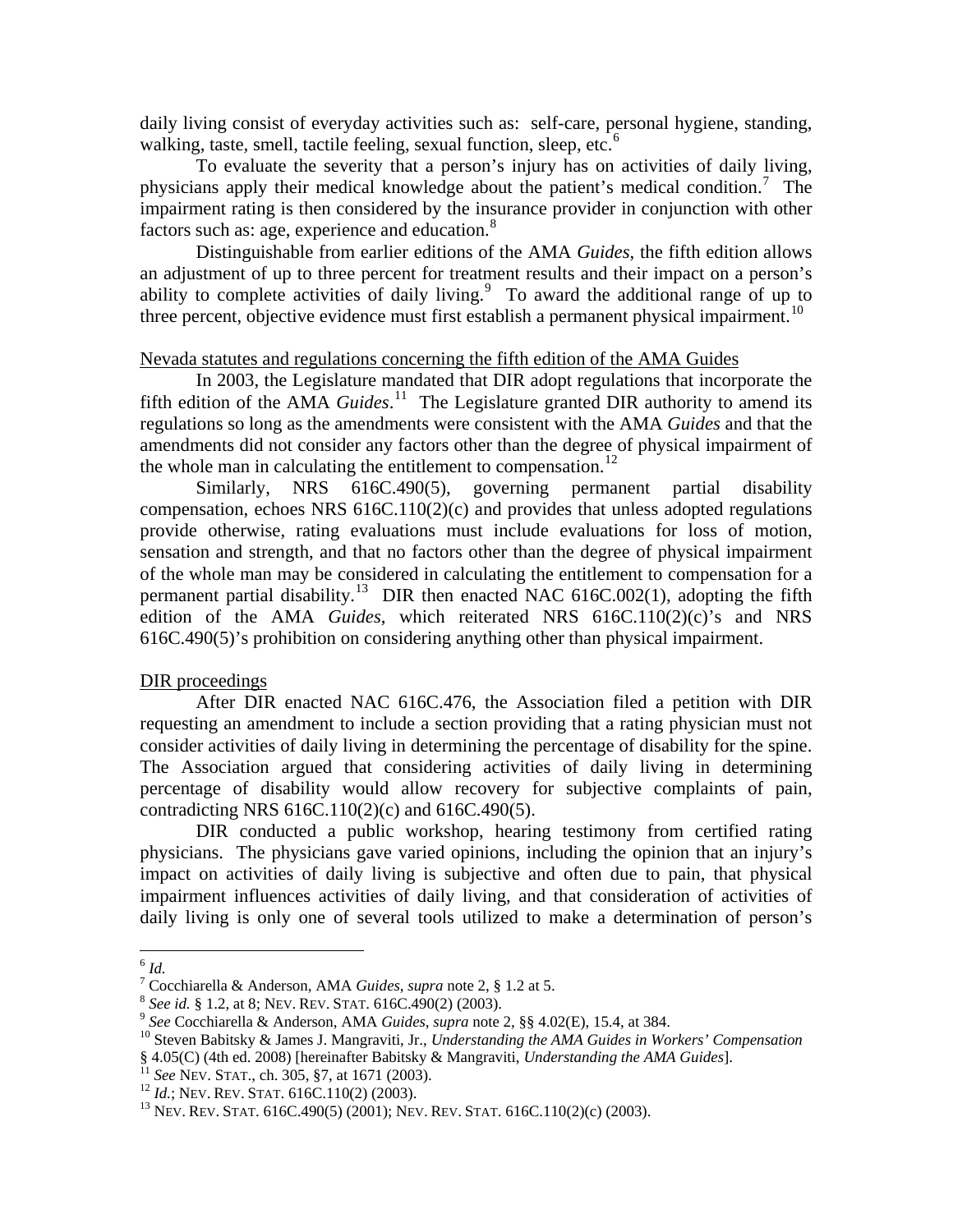physical impairment. Also, among the experts was one of the editors of the fifth edition of the AMA *Guides*, Dr. Cocchiarella, who testified that consideration of activities of daily living is required for appropriate use of the AMA *Guides*. Dr. Cocchiarella also explained that activities of daily living are not purely subjective because there are other, objective criteria such as physical therapy, history and observation.

Before DIR issued a decision, the Legislative Counsel Bureau (LCB) addressed whether DIR "may exclude the portion of the AMA *Guides* that relates to the ability to engage in activities of daily living."<sup>[14](#page-3-0)</sup> LCB was of the opinion that the portion of the AMA *Guides* at issue must be excluded from use if that material provides for compensation for impairments beyond physical impairments and must not be excluded otherwise. Therefore, LCB determined that the issue was whether consideration of activities of daily living is something other than "physical impairment," as prohibited by NRS 616C.110(2)(c) and NRS 616C.490(5).

DIR was persuaded by the variation from the previous editions of the AMA *Guides* from the fifth edition in that the fifth edition provided that only impairments that interfere with activities of daily living qualify for an impairment rating, and that such impairments are ratable in terms of a percentage of the whole person.<sup>[15](#page-3-1)</sup> DIR assumed that the Legislature was aware of the new changes to the AMA *Guides*, thus intending that physicians use activities of daily living as a consideration in measuring physical impairment of spinal injuries.

DIR also concluded that because the Legislature stated in NRS 616C.490 that evaluations should include evaluation of loss of motion, sensation and strength, the Legislature intended to include consideration of functional abilities regarding physical impairment of the whole man. Therefore, DIR concluded that Nevada law did not require DIR to amend NAC 616C.476 to exclude consideration of activities of daily living.

The Association filed a complaint for declaratory and permanent injunctive relief in district court. Relying on Eighth Judicial District Court precedent,<sup>[16](#page-3-2)</sup> the Association argued that, as required by NRS 616C.110 or NRS 616C.490, subjective complaints of pain or limitations do not become objective findings that allow a physician to determine that an injured employee is suffering from a physical impairment. In that case, the district court determined that DIR's chronic-pain regulation violated Nevada law, and permanently enjoined DIR from considering subjective pain complaints that lack physical findings. Thus, based on the district court's determination in 1998, because NAC 616C.476 allowed physicians to consider limitations on activities of daily living, including subjective pain, such a rating considers something other than physical impairment in violation of NRS 616C.110(2)(c) and NRS 616C.490(5).

Here, the district court acknowledged a statement made in 2003 legislative hearing that "we do not do pain in Nevada".<sup>[17](#page-3-3)</sup> The district also found the testimony of the Association's witnesses in the public workshop was credible in saying that activities

<span id="page-3-0"></span><sup>&</sup>lt;sup>14</sup> See letter from LCB to Assemblywoman Buckley in response to her question on this issue (Mar. 30, 2004).<br><sup>15</sup> See Cocchiarella & Anderson, AMA Guides, supra note 2, Ch. 15.

<span id="page-3-2"></span><span id="page-3-1"></span><sup>&</sup>lt;sup>16</sup> Nevada Self-Insurers Ass'n v. State of Nevada, Dep't of Bus. & Indus., Div. of Indus. Relations, No. A377851 (Nev. Dist. Ct. June 1, 1998).

<span id="page-3-3"></span><sup>&</sup>lt;sup>17</sup> Hearing on A.B. 168 Before the Assembly Commerce and Labor Comm., 72nd Leg. (Nev. Mar. 21, 2003).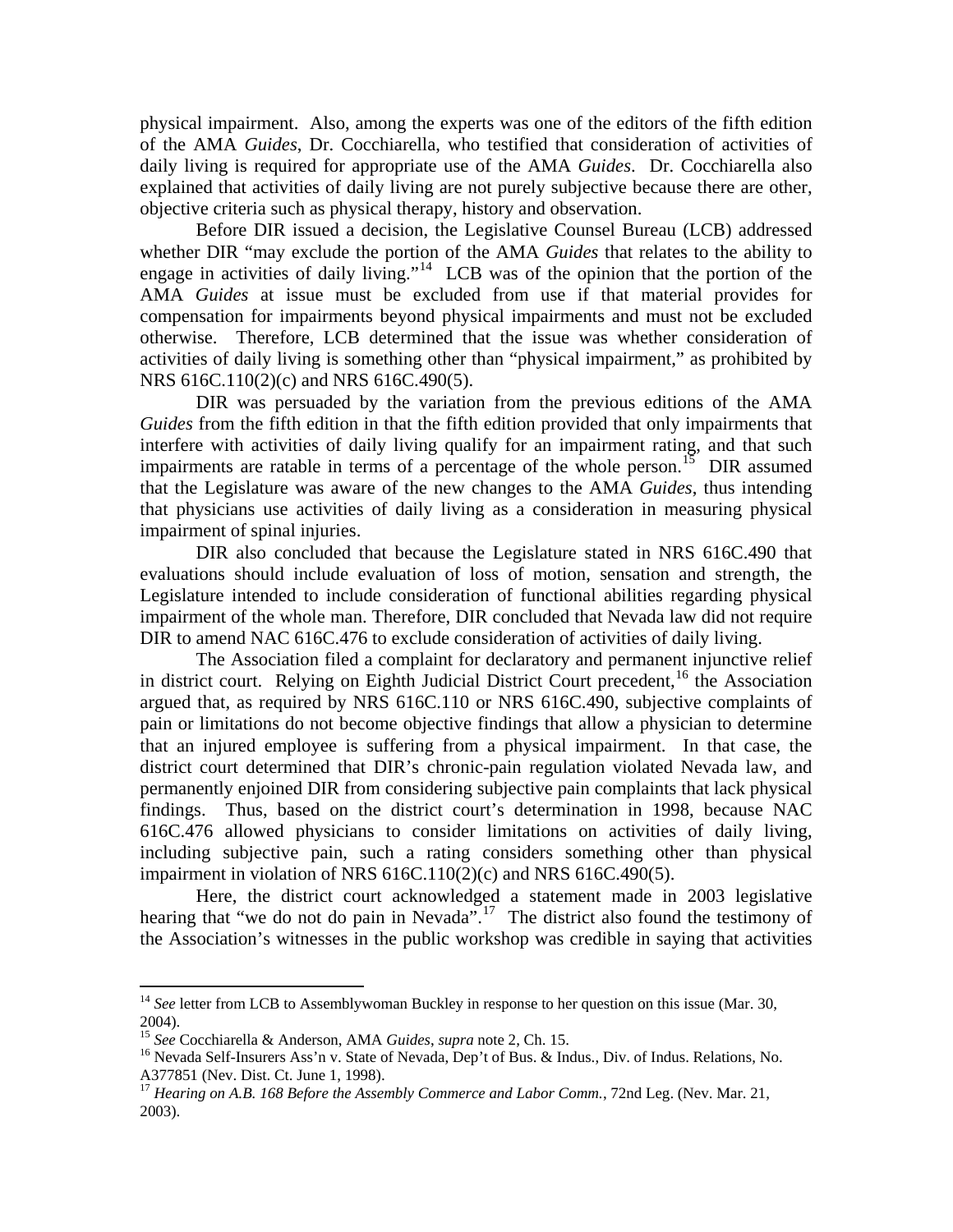of daily living and subsequent ratings based thereon would constitute a rating for pain and would be something other than physical impairment.

The district court then concluded that: (1) the declaratory relief action was proper pursuant to NRS 233B.110 and (2) the legislative intent of NRS  $616C.110(2)(c)$  and NRS 616C.490(5) evidenced that DIR erred by permitting physicians to consider something other than the degree of physical impairment with respect to spine injury ratings. The district court granted the complaint for relief, mandating DIR to amend NAC 616C.476 to prohibit physicians from adjusting ratings for limitations on activities of daily living.

DIR and NAIW then appealed.

#### **Discussion**

The district court's statutory construction was reviewed de novo according to *Sonia F. v. Dist. Ct*. [18](#page-4-0)

The Nevada Supreme Court generally defers to the "agency's interpretation of a statute that the agency is charged with enforcing"<sup>[19](#page-4-1)</sup> when examining validity of administrative regulations. However, the court does not defer to the agency's interpretation if the regulation conflicts existing statutory provisions or exceeds the agency's statutory authority.<sup>[20](#page-4-2)</sup>

NAC 616C.476 does not violate NRS 616C.110(2)(c) and NRS 616C.490(5)'s mandate that only a person's physical impairment can be considered when making an impairment rating

When statutory language is plain and subject to only one interpretation, effect is given to that meaning, and outside sources are not considered. [21](#page-4-3) However, if a statute is ambiguous, legislative intent and similar statutory provisions are considered in interpretation.<sup>[22](#page-4-4)</sup> Legislative intent is determined by construing the statute in a manner that conforms to reason and public policy. $2<sup>3</sup>$ 

The court presumed that the Legislature enacted the statute "with full knowledge of existing statutes relating to the same subject."<sup>[24](#page-4-6)</sup> The Association argued that NAC 616C.476 violated Nevada law because only a person's "physical impairment" can be considered when making a spinal impairment rating. DIR and NAIW contended that, because the AMA *Guides* require that the impact on activities of daily living be assessed in rendering rating impairment evaluations, activities of daily living must be considered in the impairment evaluation. Because both interpretations of the statute were reasonable, the court determined that an ambiguity in the language of the statutes existed.

The court noted that although both NRS  $616C.110(2)(c)$  and NRS  $616C.490(5)$ state that physicians must not consider any factors other than the degree of physical impairment of the whole man, neither statute defines "physical impairment" or "permanent partial disability". The absence of those definitions further illustrated the

<span id="page-4-0"></span><sup>&</sup>lt;sup>18</sup> 125 Nev. \_\_\_, \_\_\_, 215 P.3d 705, 707 (2009).<br><sup>19</sup> State Div. of Ins. v. State Farm, 116 Nev. 290, 293, 995 P.2d 482, 485 (2000).

<span id="page-4-4"></span>

<span id="page-4-6"></span><span id="page-4-5"></span>

<span id="page-4-3"></span><span id="page-4-2"></span><span id="page-4-1"></span><sup>&</sup>lt;sup>20</sup> *Id.*<br>
<sup>21</sup> *State Farm*, 116 Nev. at 293, 995 P.2d at 485.<br>
<sup>22</sup> *Id.*<br>
<sup>23</sup> Bacher v. State Eng'r, 122 Nev. 1110, 1117, 146 P.3d 793, 798 (2006).<br>
<sup>24</sup> *State Farm*, 116 Nev. at 295, 995 P.2d at 486 (quoting City o 117, 118-19, 694 P.2d 498, 500 (1985)).